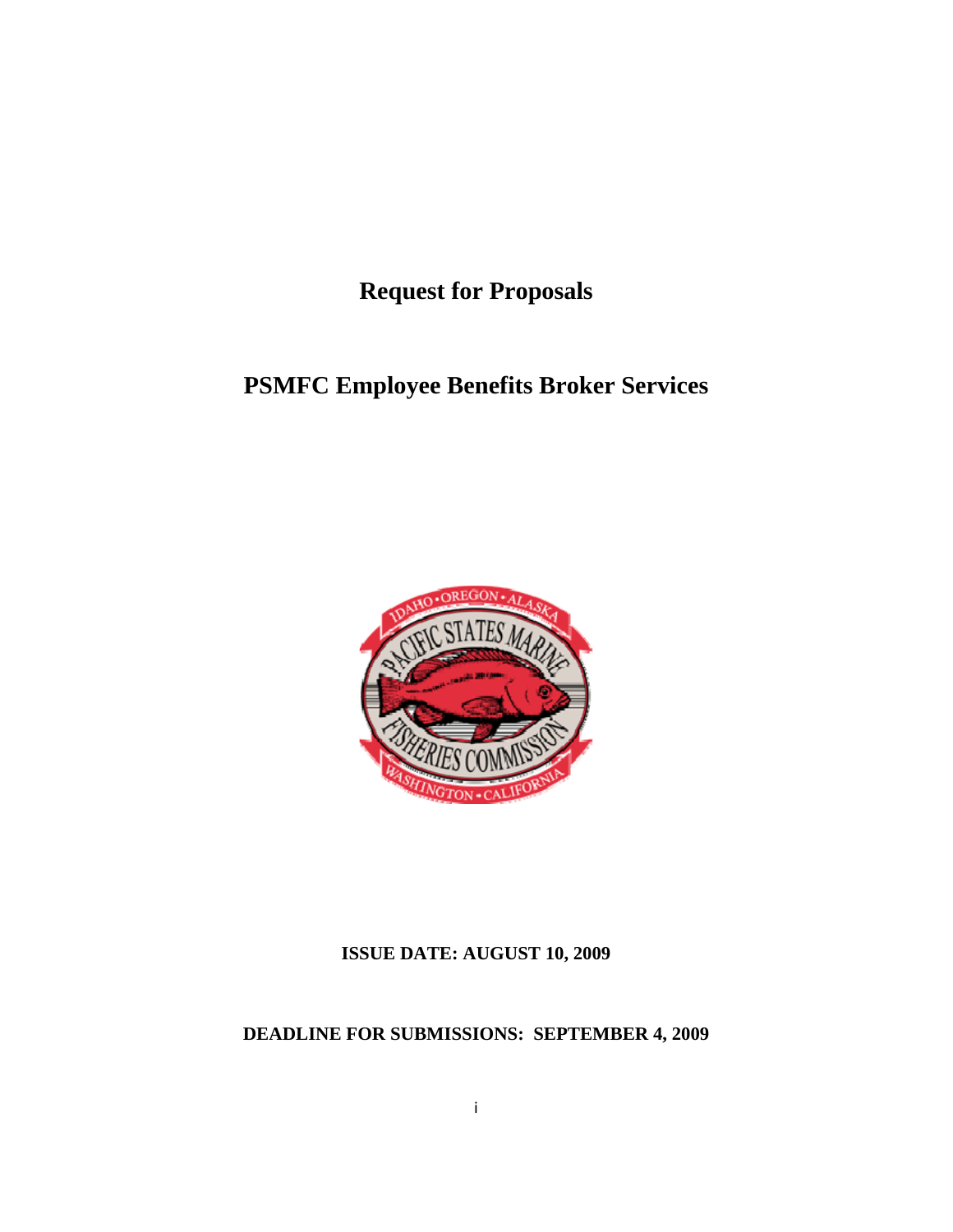## **TABLE OF CONTENTS**

| 3.4. SUBMISSION, MODIFICATION, REVISION, AND WITHDRAWL OF PROPOSALS 5 |  |
|-----------------------------------------------------------------------|--|
|                                                                       |  |
|                                                                       |  |
|                                                                       |  |
|                                                                       |  |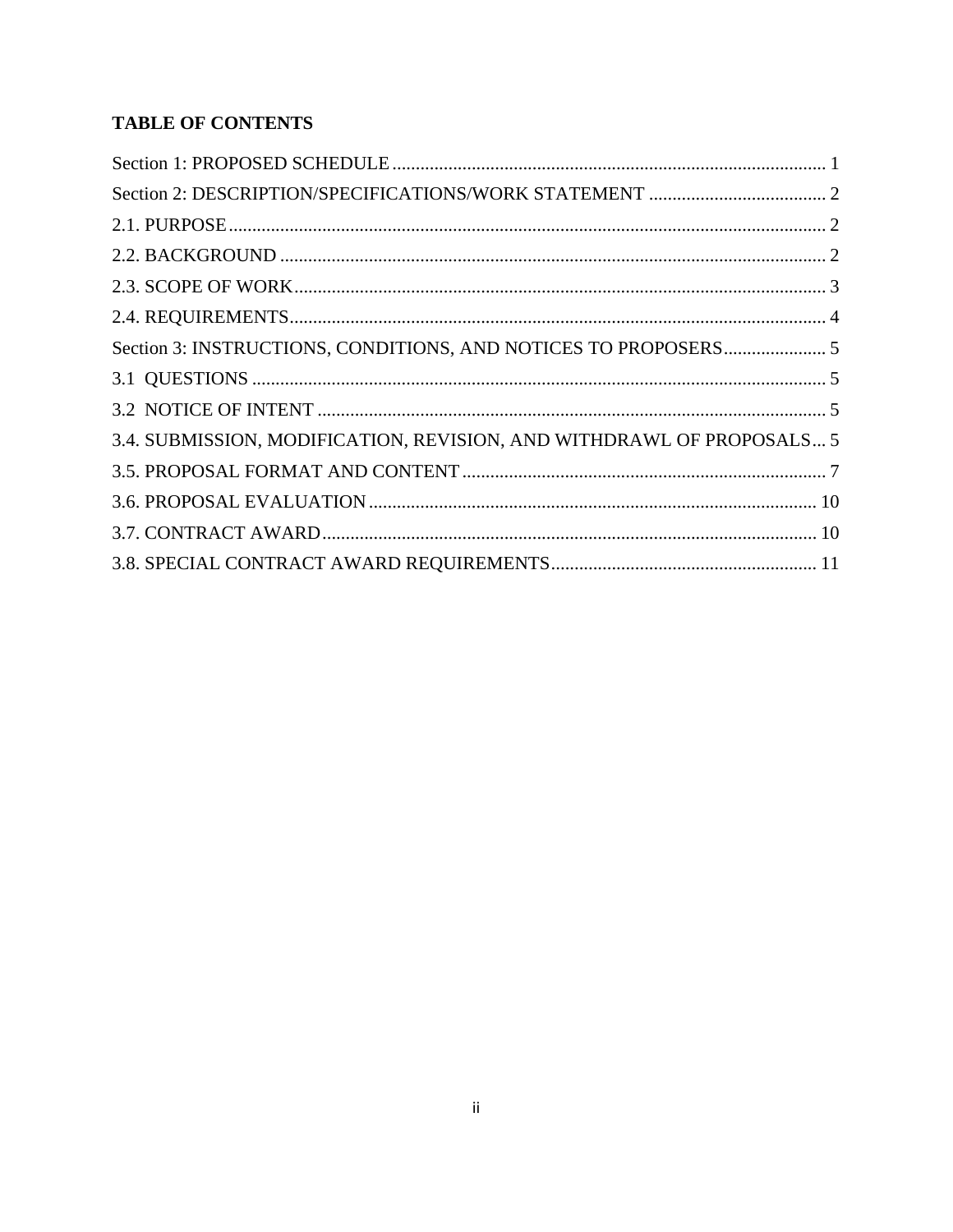## <span id="page-2-0"></span>**Section 1: PROPOSED SCHEDULE**

### **PSMFC EMPLOYEE BENEFITS BROKER SERVICES RFP**

| 10 August 2009         | Requests for Proposals (RFP) distributed                      |
|------------------------|---------------------------------------------------------------|
| 21 August 2009         | Deadline for Notice of Intent and written questions on RFP    |
|                        | Notice of Intent and written questions should be directed to: |
|                        | Michael Arredondo                                             |
|                        | 205 SE Spokane Street, Suite 100                              |
|                        | Portland, OR 97202                                            |
|                        | Email: michael_arredondo@psmfc.org                            |
|                        | Phone: (503) 595-3100                                         |
|                        | Fax: (503) 595-3444                                           |
| 26 August 2009         | PSMFC Answers to written questions posted on website:         |
|                        | www.psmfc.org/open_rfps                                       |
| 4 September 2009       | Deadline for proposals                                        |
|                        | One $(1)$ original to:                                        |
|                        | Michael Arredondo                                             |
|                        | Pacific States Marine Fisheries Commission                    |
|                        | 205 SE Spokane Street, Suite 100                              |
|                        | Portland, OR 97202                                            |
|                        | Email: michael_arredondo@psmfc.org                            |
|                        | Phone: (503) 595-3100                                         |
|                        | Fax: (503) 595-3444                                           |
| 14 - 21 September 2009 | Interviews with Top Five (5) Proposers                        |
| 25 September 2009      | <b>Select Broker</b>                                          |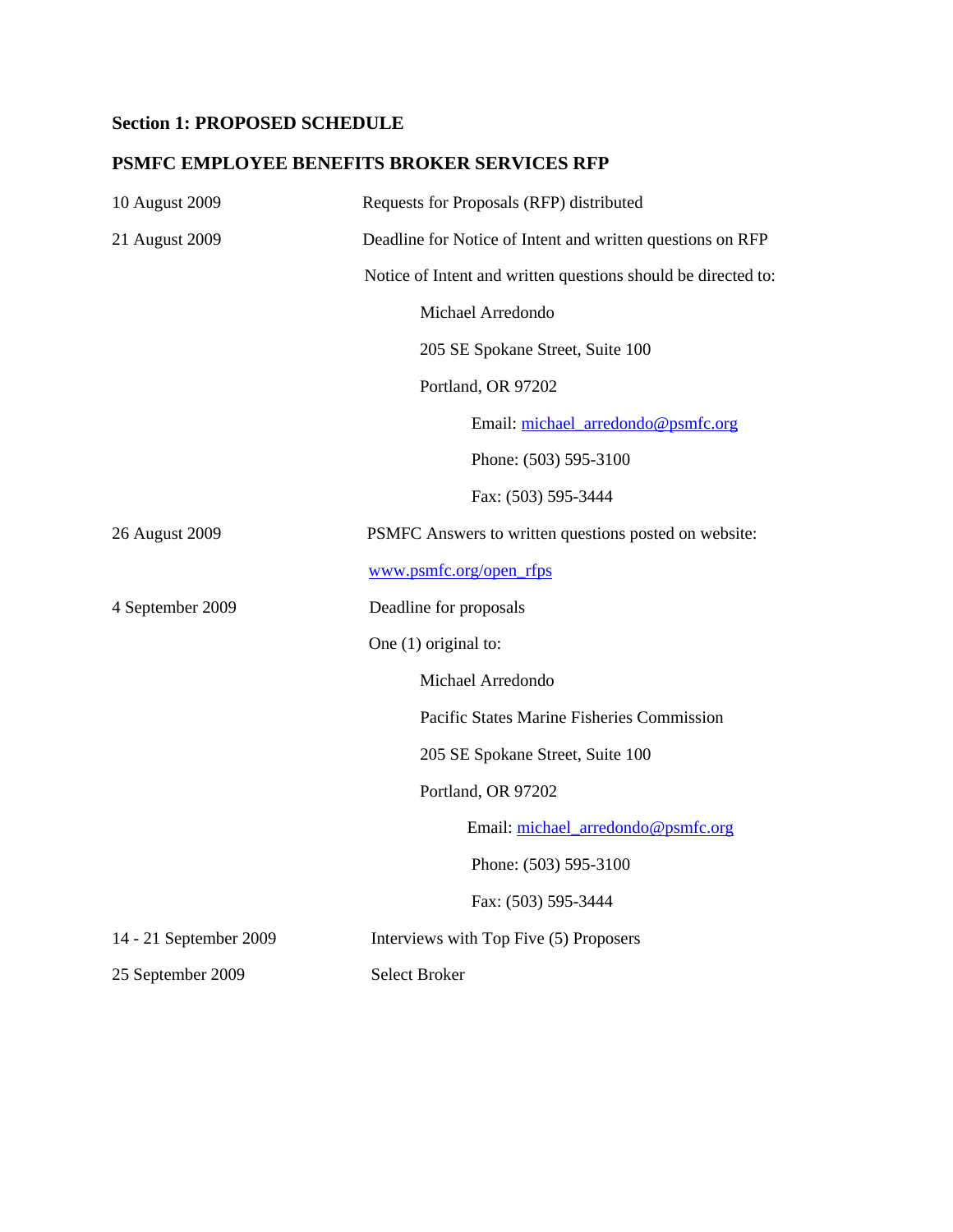## <span id="page-3-0"></span>**Section 2: DESCRIPTION/SPECIFICATIONS/WORK STATEMENT**

## **2.1. PURPOSE**

The purpose of this Request for Proposals (RFP) is to solicit offers from qualified insurance brokers to provide brokerage and consulting services for the Pacific States Marine Fisheries Commission's Employee Benefits program. Such services will include, but not be limited to: (1) reviewing and advising on appropriate insurance coverage; (2) marketing and placement of insurance; (3) reviewing vendor contracts and evidence of coverage; (4) coordinating with other PSMFC benefits providers; (5) acting as a liaison and an advocate for PSMFC with insurance companies; and (6) developing and producing communications materials.

PSMFC's employee benefits philosophy is to address employee wellness and preventative medicine. As such, the selected broker must be able to identify insurance providers who adhere to this philosophy and provide services accordingly.

Current PSMFC benefits include a self-funded health plan (medical, dental, vision, and prescription coverage administered by Principle financial); group life, AD&D and Long Term Disability insurance administered by Lincoln Financial; a Flexible Spending Account (FSA) for medical and family care expenses administered by Manley Services; a Post Employment Health Plan (PEHP); and an Employee Assistance Program (EAP) through Cascade Centers. At this time, PSMFC would prefer to continue to offer the same level of benefits for its employees.

### **2.2. BACKGROUND**

Formed by Congress more than 50 years ago, the Pacific States Marine Fisheries Commission (PSMFC) helps resource agencies and the fishing industry sustainably manage our valuable Pacific Ocean resources in a five-state region. Established in 1947, PSMFC is one of only three interstate commissions in the United States today.

 PSMFC's primary goal is to promote and support policies and actions to conserve, develop, and manage our fishery resources in California, Oregon, Washington, Idaho and Alaska. We accomplish this through coordinating research activities, monitoring fishing activities, and facilitating a wide variety of projects. We work to collect data and maintain databases on salmon, steelhead, and other marine fish for fishery managers and the fishing industry.

PSMFC's activities are funded through federal grants, special contracts, and dues from its member states. PSMFC regularly serves as a primary contractor on grants, projects, and contracts for states and other organizations in large part due to our low overhead and our proven management ability. Due to the fact that most of PSMFC's operating funds are from Federal grants and contracts, PSMFC must adhere to federal accounting rules and cost principles.

PSMFC currently has 450 employees across the five member states of Alaska, California, Idaho, Oregon and Washington. Only 250 of these employees are currently eligible for full benefits. Full-year and seasonal employees working more than 20 hours per week are eligible for health benefits through PSMFC. Health benefits consist of medical, dental, vision and prescription coverage.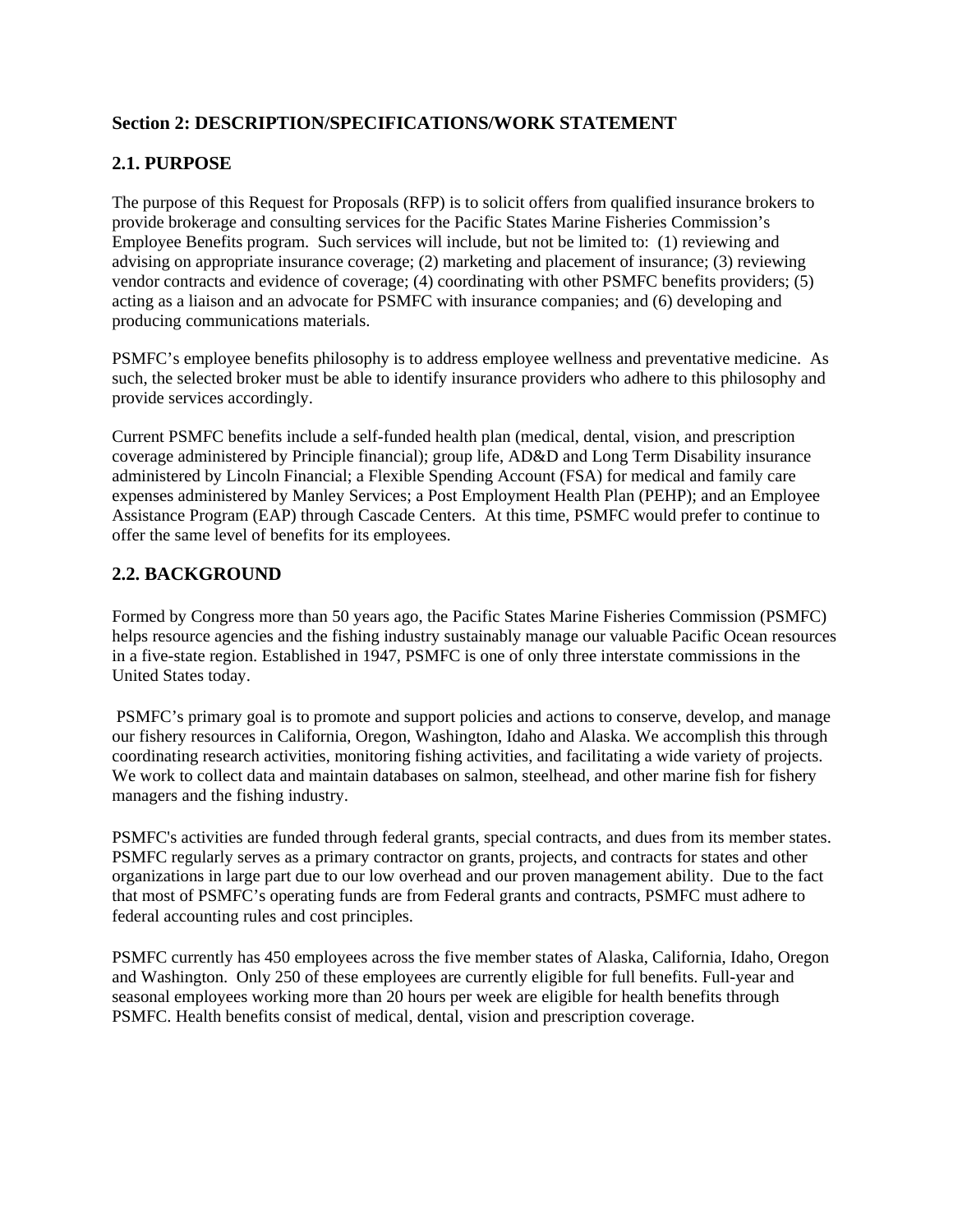#### <span id="page-4-0"></span>**2.3. SCOPE OF WORK**

#### **Broker Responsibilities:**

- 1. Serve as the designated insurance broker of record for PSMFC Benefits Programs.
- 2. Provide advice and assistance reviewing the PSMFC Employee Benefits Program, on a continuing basis, to ensure that those plans are in compliance with federal and state requirements and their adequacy of benefits as compared to other plans. Recommend alternative benefits designs or delivery systems as dictated by emerging plan costs, regulations and benefits industry practices.
- 3. Assist in reviewing and reaffirming or changing the goals and objectives of the benefit design. Monitor and provide information to PSMFC on pending or new legislation and changes in tax law as well as benefit and funding trends that may affect the benefits program. Advise PSMFC of market and like business benefits trends and recommend appropriate action to be taken by the PSMFC Employee Benefits Administrator.
- 4. Advise and assist the PSMFC Employee Benefits Administrator with writing plan modifications and new plans. Provide expert assistance in establishing insurance program structures that attract and keep valued personnel, in accordance with PSMFC's available resources.
- 5. Assist the PSMFC Employee Benefits Administrator with submitting written reports as required by federal, state and local governments.
- 6. Advise and assist in reviewing contracts, plan documents, insurance policies and other documents for applicability, accuracy and consistency. Prepare and deliver necessary reports to PSMFC.
- 7. Prepare alternative funding analyses and conduct actuarial analyses of claims reserves and funds requirements as requested.
- 8. Provide any necessary actuarial services, including projected funding needs for upcoming fiscal year.
- 9. Maintain records of the financial and claims experience, condition, and progress of PSMFC benefits plans and provide quarterly reports.
- 10. Prepare annual reports for each line of coverage, analyzing financial developments, network utilization, insurer cost structures, etc., and make recommendations regarding changes, modifications and/or benefits enhancements.
- 11. Review all benefit services for technical accuracy.
- 12. Participate with PSMFC when requested in communications and actions with the insurance and healthcare reimbursement carriers.
- 13. Assist the PSMFC Benefit Plan Administrator develop communication materials. Help coordinate the design, editing, printing and production of those materials and giving advice and recommendations when necessary and appropriate.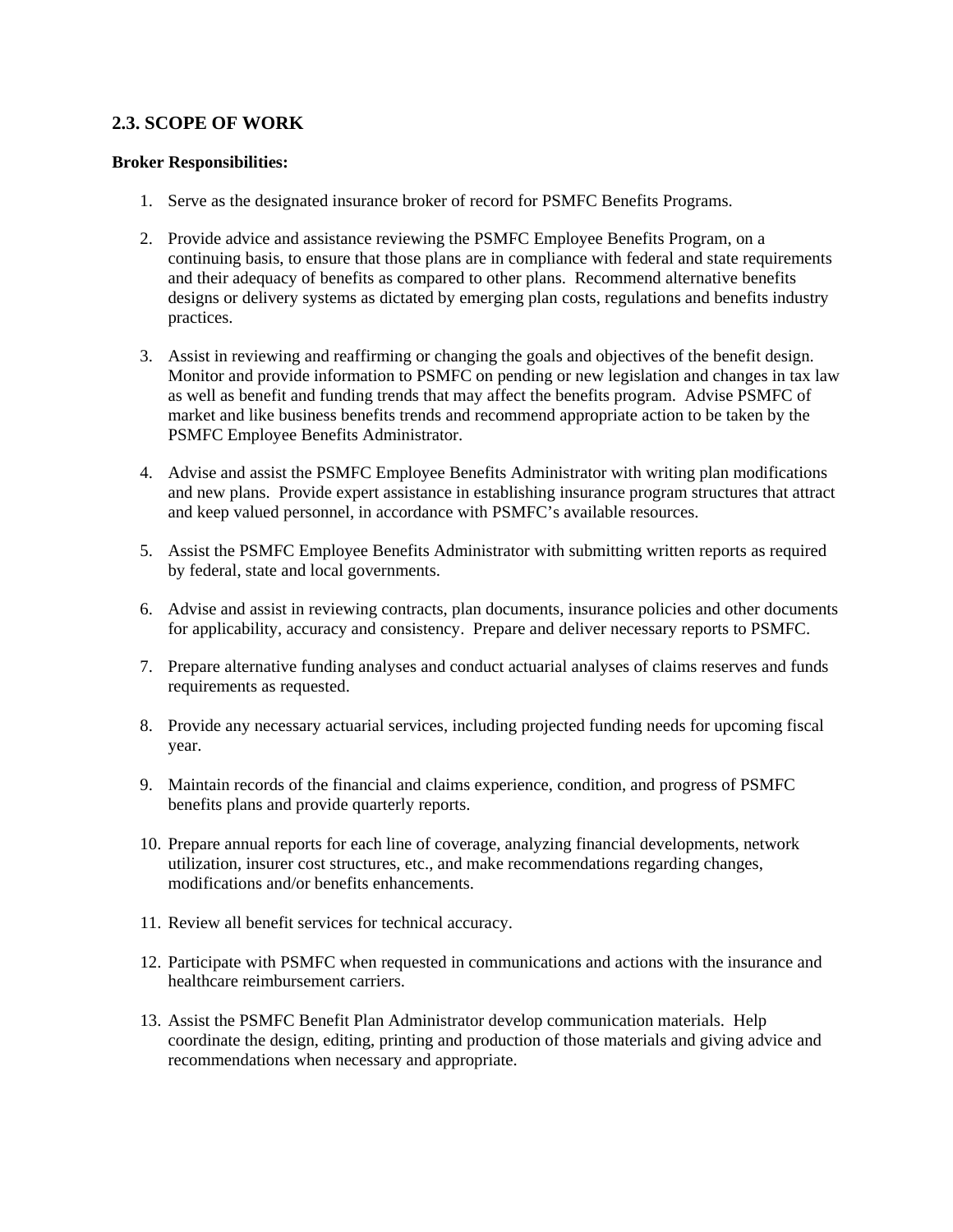- <span id="page-5-0"></span>14. Personal availability for meetings as required. Be available for executive committee and/or employee meetings in various locations as needed.
- 15. Provide a backup service staff that is knowledgeable about the PSMFC benefits programs.
- 16. Provide assistance with the resolution of claims issues, billing problems, contract interpretation and vendor performance management. Assist with the adjudication of specific claims when requested by PSMFC.
- 17. Discuss and coordinate information with other consultants employed with PSMFC as requested.
- 18. Provide liaison services between PSMFC and other benefits contractors, including coordination of reporting and assistance with resolving claims.
- 19. Participate in the preparation and presentation of the semi-annual financial reports for self-funded plans.
- 20. Perform special projects as requested by PSMFC. For example:
	- a. Develop and assist in the implementation of new insurance plans.
	- b. Advise PSMFC in benefits contract negotiations and renewals
	- c. Assist with special employee communication projects, which may result from legislative or regulatory changes.
	- d. Prepare special reports showing claims experience.
- 21. Assist PSMFC with the development of performance guarantees relating to the vendors' performance of services to the PSMFC Employee Benefits Plan Administrator and evaluate the performance of the vendors.
- 22. Provide expert analysis and interpretation of insurance policy language and coverage.
- 23. Provide open enrollment support, including but not limited to, developing a timeline, assisting with the development of open enrollment materials and coordinating and participating in open enrollment meetings at PSMFC headquarters as well as various PSMFC field office locations, as requested.
- 24. Act as a liaison between PSMFC employees and carriers.

#### **2.4. REQUIREMENTS**

2.4.1. Proposers must be licensed and authorized to perform benefit brokerage services in the State of Oregon.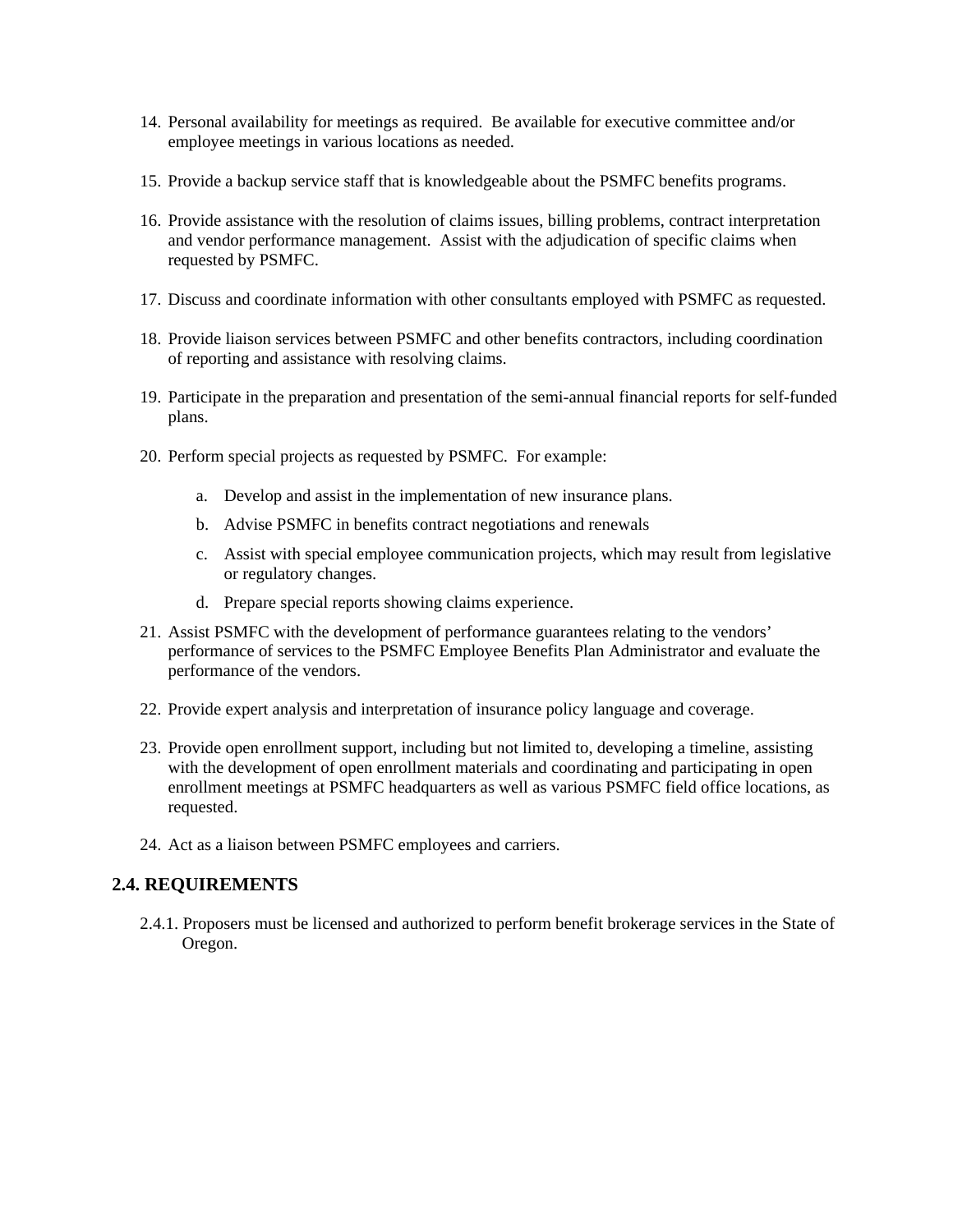#### <span id="page-6-0"></span>**Section 3: INSTRUCTIONS, CONDITIONS, AND NOTICES TO PROPOSERS**

#### **3.1 QUESTIONS**

Questions regarding this RFP shall be submitted in writing no later than August 21, 2009 to:

> Michael Arredondo 205 SE Spokane Street, Suite 100 Portland, OR 97202 Email: [michael\\_arredondo@psmfc.org](mailto:michael_arredondo@psmfc.org) Phone: (503) 595-3100 Fax: (503) 595-3444

#### **3.2 NOTICE OF INTENT**

3.2.1 If your organization is interested in submitting a proposal, please send an email by August 21, 2009 to michael arredondo@psmfc.org, notifying PSMFC of your intent to submit a proposal. Your "reply to" address will be added to an email list to notify you of any modifications to this RFP.

#### **3.3. AMENDMENTS TO SOLICITATIONS**

3.3.1. If this solicitation is amended, all terms and conditions that are not amended remain unchanged. Proposers shall acknowledge receipt of any amendment to this solicitation in Proposer's cover letter.

### **3.4. SUBMISSION, MODIFICATION, REVISION, AND WITHDRAWL OF PROPOSALS**

3.4.1. Deadline for proposals is September 4, 2009.

3.4.2. Proposals must be submitted to:

 Attn: Michael Arredondo 205 SE Spokane Street, Suite 100 Portland, OR 97202 Email: [michael\\_arredondo@psmfc.org](mailto:michael_arredondo@psmfc.org) Phone: (503) 595-3100 Fax: (503) 595-3444

- 3.4.3. Proposals and modifications to proposals may be submitted via hardcopy by courier or mail and/or via email in PDF or MS Word format.
- 3.4.4. PSMFC reserves the right to consult with and to consider information from its own sources, including information from state and federal agencies regarding the proposer's prior performance or the status of outstanding investigations or warrants involving the proposer.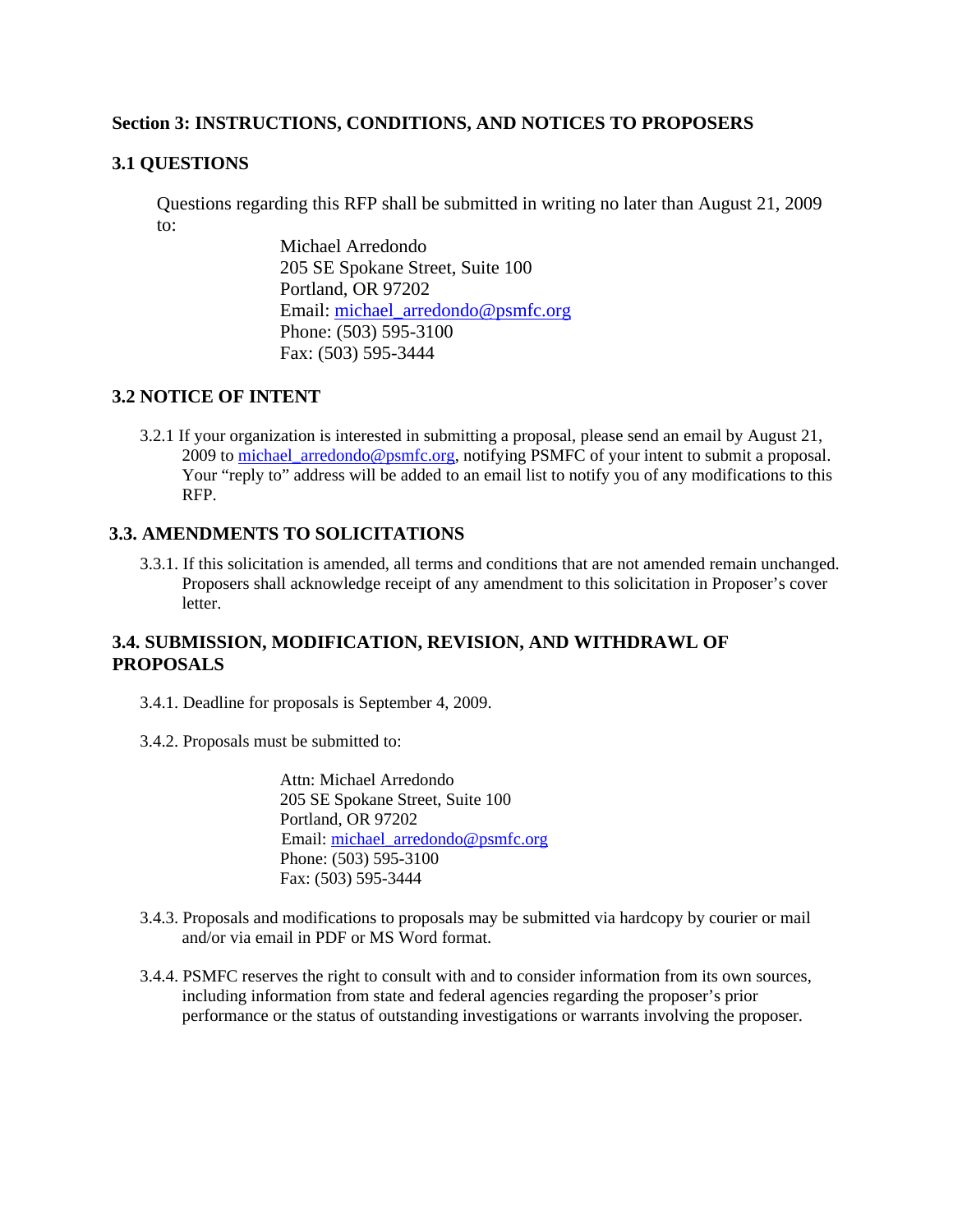- 3.4.5. Proposers are responsible for submitting proposals, and any modification or revisions, so as to reach PSMFC by 4:00 p.m., local time, on September 4, 2009.
- 3.4.6. Late proposals
	- 3.4.6.1. Any proposal, modification, or revision received at the PSMFC office designated in the solicitation after the exact time specified for receipt to offers is "late" and will not be considered unless it is received before award is made, the PSMFC Fiscal Manager determines that accepting the late offer would not unduly delay the acquisition; and
	- 3.4.6.2. There is acceptable evidence to establish that it was received at the PSMFC installation designation for receipt of offers and was under the PSMFC's control prior to the time set for receipt to offers; or
	- 3.4.6.3. It is the only proposal received.
	- 3.4.6.4. However, a late modification of an otherwise successful proposal that makes its terms more favorable to the PSMFC, will be considered at any time it is received and may be accepted.
	- 3.4.6.5. Acceptable evidence to establish time of receipt at the PSMFC installation includes the time/date stamp of that installation on the proposal wrapper, other documentary evidence of receipt maintained by the installation, or oral testimony or statements of PSMFC personnel.
	- 3.4.6.6. If an emergency or unanticipated event interrupts normal PSMFC processes so that proposals cannot be received at the office designated for receipt of proposals by the exact time specified in the solicitation, and urgent PSMFC requirements preclude amendment of the solicitation, the time specified for receipt of proposals will be deemed to be extended to the same time of day specified in the solicitation on the first work day on which normal PSMFC processes resume.
	- 3.4.6.7. Proposals may be withdrawn by written notice received at any time before award. Proposals may be withdrawn via facsimile received at any time before the award, subject to the conditions specified in the provisions at 52.215-5, Facsimile Proposals. Proposals may be withdrawn in person by an offer or an authorized representative, if the identity of the person requesting withdrawal is established and the person signs a receipt for the proposal before award.
- 3.4.7. Proposers shall submit proposals in response to this solicitation in English and in U.S. dollars.
- 3.4.8. Proposers may submit modifications to their proposals at any time before the solicitation closing date and time, and may submit modifications in response to an amendment, or to correct a mistake at any time before award.
- 3.4.9. Proposers may submit revised proposals only if requested or allowed by PSMFC.
- 3.4.10. Proposals may be withdrawn at any time before award. Withdrawals are effective upon receipt of notice by the Fiscal Manager.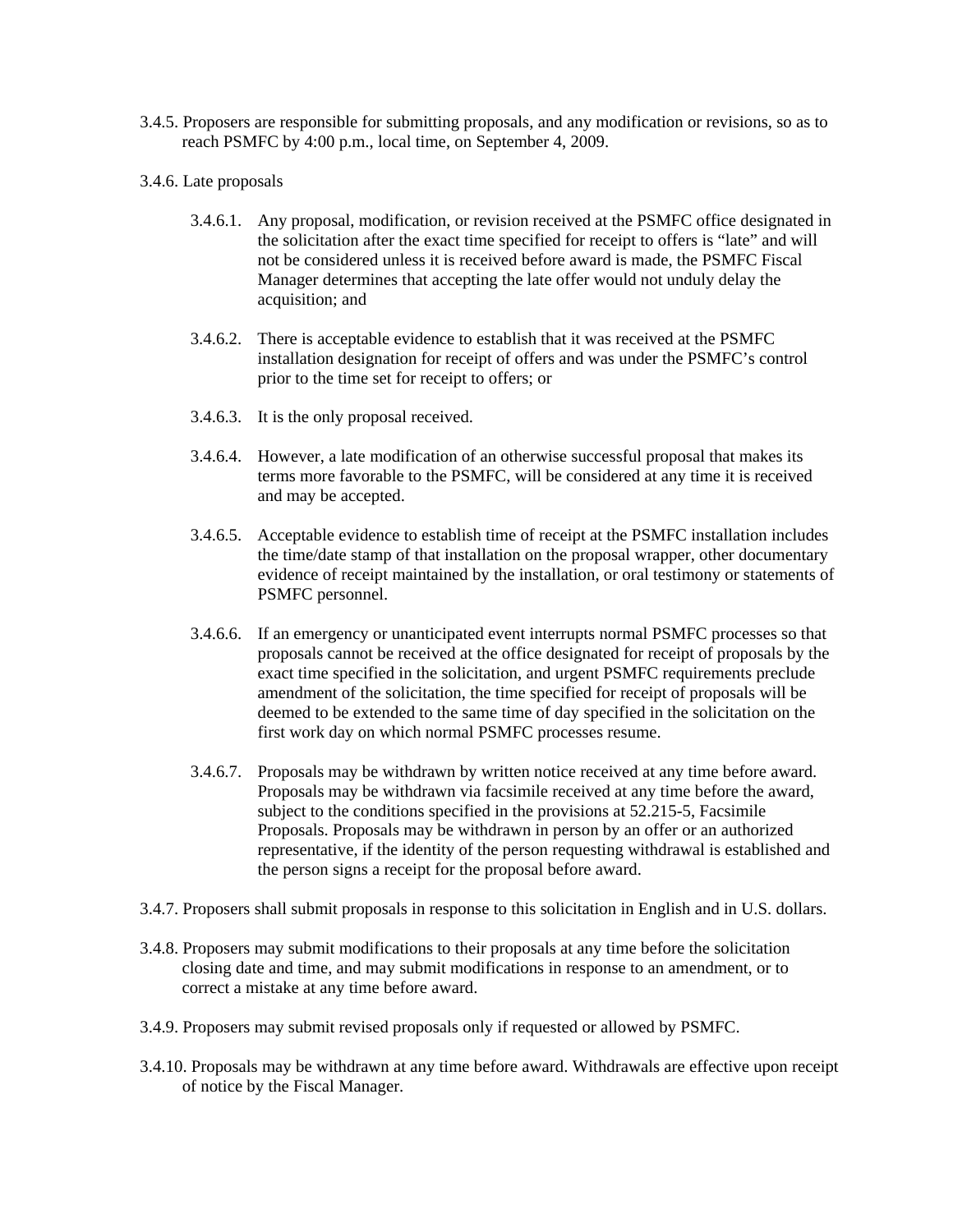## <span id="page-8-0"></span>**3.5. PROPOSAL FORMAT AND CONTENT**

#### 3.5.1 General

Proposals may be submitted in  $8^{1/2}$ " x 11" size, typed and, if submitted in paper form, bound with a simple form of fastening, allowing the document to be easily unbound for photocopying purposes. Hard copy proposals must be submitted in a sealed envelope marked "PSMFC Employee Benefits Broker Services RFP". If submitting a paper proposal, the Proposer must include one (1) original and three (3) copies.

Proposals may also be submitted as a file attached to an email message and sent to [michael\\_arredondo@psmfc.org](mailto:michael_arredondo@psmfc.org) with the following inserted in the "subject" line of the email: "PSMFC Employee Benefits Broker Services RFP". Emailed proposals must be received by the specified deadline according to the internal clock of PSMFC's server.

Proposers should use the following outline in organizing the content of their proposals:

#### 3.5.2 Cover Letter

The letter of transmittal shall, at a minimum, contain the following:

- Identification of the Proposer, including business name, address, and telephone number;
- Name, title, address, telephone number, fax number, and email address of a contact person during the period of proposal evaluation;
- A statement that the proposal shall remain valid for a period not fewer than ninety (90) days from the due date of proposals;
- Identification of any information contained in the proposal that the Proposer deems to be, and establishes as, confidential or proprietary and wishes to be withheld from disclosure to others under the US Freedom of Information Act. A blanket statement that all contents of the proposal are confidential or proprietary will not be honored by PSMFC); and
- The signature and typed name of the person authorized to bind the offering firm to the terms of the proposal

#### 3.5.3 Table of Contents

Insert a complete table of contents for material included in the proposal, including page numbers.

- 3.5.4 Qualifications, Related Experience and References
	- 3.5.4.1 Overview: This section should establish the ability of the Proposer to satisfactorily perform the work described in the Scope of Work (Section 2.3 of this RFP) by reasons of: demonstrated competence in the services to be provided; the nature and relevance of similar work currently being performed or recently completed; record of meeting schedules and deadlines of other clients; competitive advantages over other firms in the same industry; strength and stability as a business concern; and supportive client references. Information should be furnished for both the Proposer and any subcontractors included in the offer.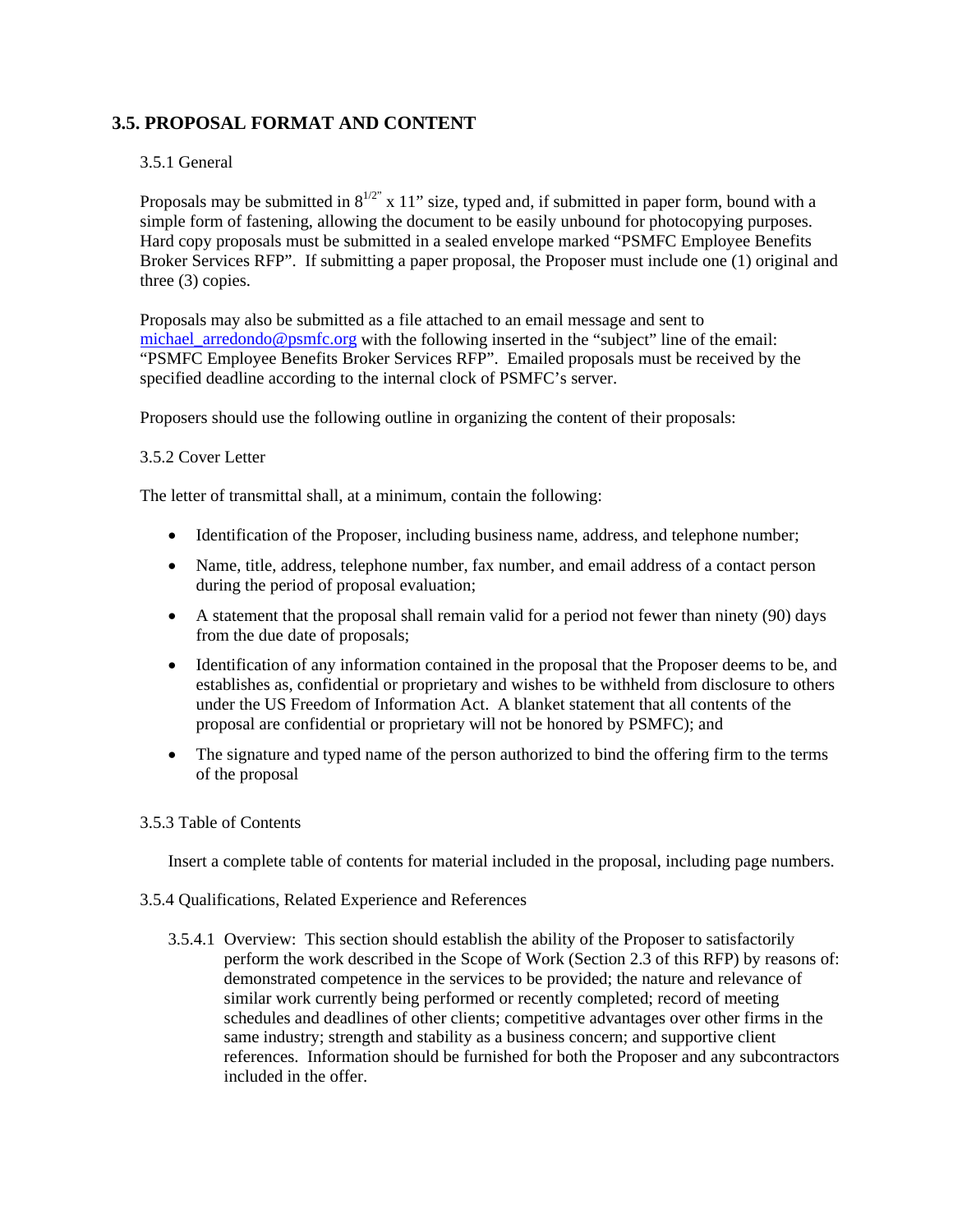- 3.5.4.2 Furnish background information about your firm, including date of founding, legal form (i.e. sole proprietorship, LLC, corporation/state of incorporation), number and location of offices, principle lines of business, number of employees, day/hours of operation and other pertinent data. Disclose any conditions (e.g. bankruptcy or other financial problems, pending litigation, planned office closures, impending mergers) that may affect the Proposer's ability to perform in accordance with a resulting contract. Certify that the firm is not debarred, suspended or otherwise declared ineligible to contract by any federal, state, or local public agency.
- 3.5.4.3 Describe your firm's most noteworthy qualifications for providing the required services to PSMFC, including years of experience providing like services. Specifically highlight those qualifications that distinguish you from others.
- 3.5.4.4 List any other public agencies to which your firm has provided employee benefits broker and consulting services.
- 3.5.4.5 Identify at least three (3) current and three (3) former clients that PSMFC may contact as references and who can independently evaluate the Proposer's expertise in this area. Described the work performed for the client and include the name, job title, address, and phone number of a contact person for each reference.
- 3.5.4.6 Describe other lines of business in which your firm is engaged.
- 3.5.4.7 If your organization is a subsidiary or division of a parent firm, provide similar background information on the parent company and identify any other affiliated companies.
- 3.5.4.8 Describe your firm's disclosure policy.
- 3.5.4.9 Disclose any existing or potential conflicts of interest between the scope of work required by PSMFC and your firm's other business activity.
- 3.5.5 Staffing and Project Organization
	- 3.5.5.1 Overview: This section should discuss the staff who would be assigned to service PSMFC's account, their projected levels of work and their reporting relationships.
	- 3.5.5.2 Indentify the key personnel from your firm who would be assigned to PSMFC's account. Include a brief description of their qualifications, current job functions (including other accounts to which they are assigned), proposed roles on the PSMFC account team, and office location(s). Designate a principal of the firm who would be ultimately responsible for the relationship and an Account Manager who would provide day-to-day direction of the required work. Furnish brief resumes (not more than two pages long) for all key personnel; include these as an appendix, not in the body of the proposal.
	- 3.5.5.3 If more than two people would be assigned to PSMFC's account, include a simple organization chart that clearly delineates communication and reporting relationships among the project staff.
	- 3.5.5.4 Estimate the number of hours to be devoted to PSMFC's account by each key personnel member.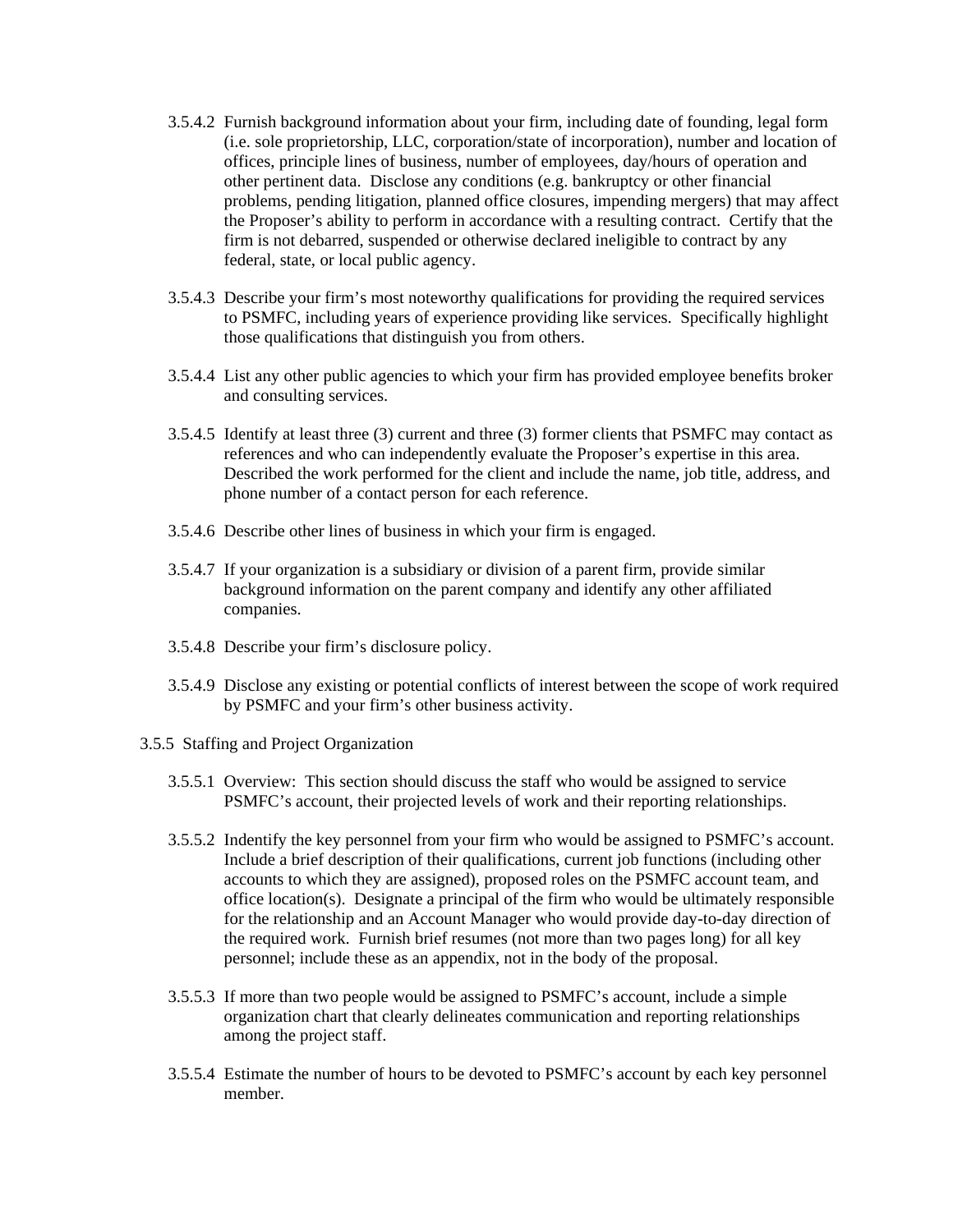- 3.5.6 Work Plan / Technical Approach
	- 3.5.6.1 This section should demonstrate the Proposer's understanding of PSMFC's objectives and requirements, demonstrate the proposer's ability to meet those requirements and outline clearly and concisely the plan for accomplishing the specified work.
	- 3.5.6.2 Describe succinctly how your firm would accomplish the work and satisfy PSMFC's objectives as described in this RFP. If appropriate, divide the work into segments or tasks to represent milestones for measuring progress.
	- 3.5.6.3 Attach as an appendix a sample insurance renewal proposal your firm prepared for a client of similar size as PSMFC. You may de-identify the client and otherwise exclude information deemed proprietary to the client.
	- 3.5.6.4 List all the names of the insurance companies that underwrite 30% or more of your firm's book of business. Project whether you would approach the same markets on behalf of PSMFC's account or source other markets.
	- 3.5.6.5 Describe your underwriting resources, procedures and staff.
	- 3.5.6.6 Describe your renewal process and timelines.
	- 3.5.6.7 Describe your firm's philosophy for servicing an account and commitment to customer service and quality assurance.

#### 3.5.7 Fee

- 3.5.7.1 This section should disclose all charges that will be assessed to PSMFC as a result of the services provided by Proposer.
- 3.5.7.2 Quote an estimated annual total fixed flat fee for completing all requirements outlined in the Scope of Work.
- 3.5.7.3 Quote rates for additional, optional consulting hours that may be required for special projects/consulting work.
- 3.5.7.4 State your preference for how payments should be made (e.g. monthly, quarterly, semiannually).
- 3.5.7.5 For all fees listed above, provide quotes for the initial term and for each year of a potential four (4) option years that may follow. The annual total fixed fees shall be inclusive of all expenses and costs, including direct labor, indirect costs and profit.

#### 3.5.8 Exceptions / Deviations

State any exceptions or deviations from the requirements stated in this RFP. If your firm wishes to present alternative approaches to meet PSMFC's work requirements, these should be thoroughly explained.

3.5.9 Appendices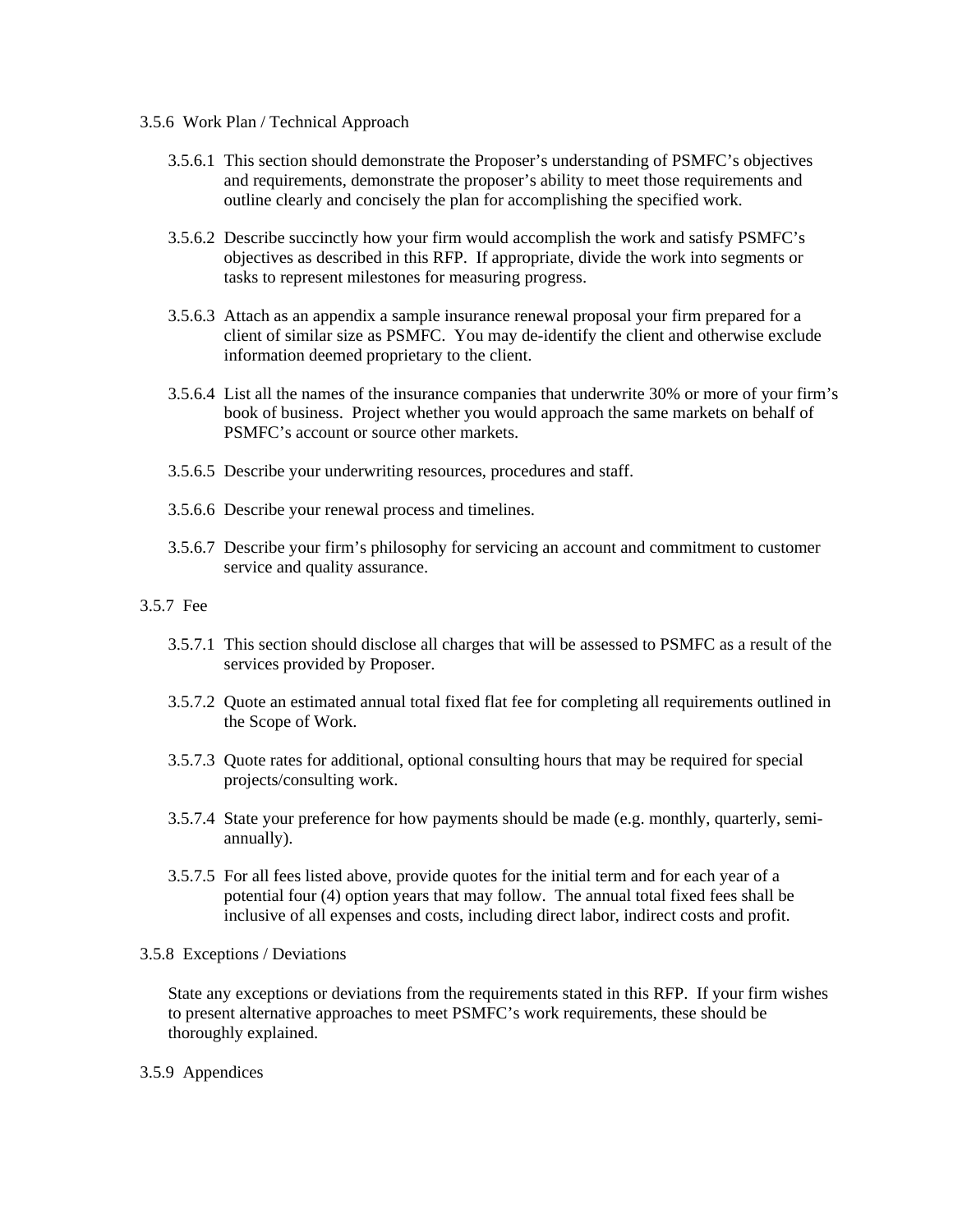- <span id="page-11-0"></span>3.5.9.1 Furnish as appendices those supporting documents (e.g. staff resumes) requested in the preceding instructions.
- 3.5.9.2 Include any additional information you deem essential to proper evaluation of your proposal and which is not solicited in any of the preceding sections.

#### **3.6. PROPOSAL EVALUATION**

- 3.6.1 General. All proposals received in accordance with these RFP instructions will be evaluated to determine if they are complete and meet the requirements specified in this RFP. An award will be made to the Proposer whose offer is judged to be the most advantageous to PSMFC. PSMFC expressly reserves the right to reject all proposals and make no award under this RFP.
- 3.6.2 Process. All Proposals received in accordance with these RFP instructions will be reviewed, analyzed, evaluated and scored in accordance with the criteria described below. If needed, additional information may be requested from one or more Proposers. Interviews will be conducted with the five (5) top scoring Proposers. The evaluators will then select a Proposer for award.
- 3.6.3 Request for additional information. During the evaluation period, PSMFC may request additional information in order to fairly evaluate a Proposer's offer. If such information is required, the Proposer will be notified in writing (or by email) and will be permitted a reasonable period of time to respond.
- 3.6.4 Evaluation Criteria. By use of numerical and narrative scoring techniques, proposals will be evaluated by PSMFC against the factors specified below. The relative weights of the criteria – based on a 100 point scale – are shown in parentheses. Within each evaluation criterion listed, the sub-criteria are those described in Section 3.4, "Proposal Format and Content". The evaluation criteria are:
	- 3.6.4.1. Qualifications, experience, references, and ability to carry out the Scope of Work (25 points);
	- 3.6.4.2. Staffing, Project Organization (25 points);
	- 3.6.4.3. Work Plan/Technical Approach (25 points);

3.6.4.4. Fee (25 points)

#### **3.7. CONTRACT AWARD**

- 3.7.1. The PSMFC intends to award a contract or contracts resulting from this solicitation to the responsible Proposer(s) whose proposal(s) represent the best value after evaluating in accordance with the factors and sub-factors in the solicitation.
- 3.7.3. The PSMFC may reject any or all of the proposals if such action is in the PSMFC's interest.
- 3.7.4. The PSMFC may waive informalities and minor irregularities in proposals received.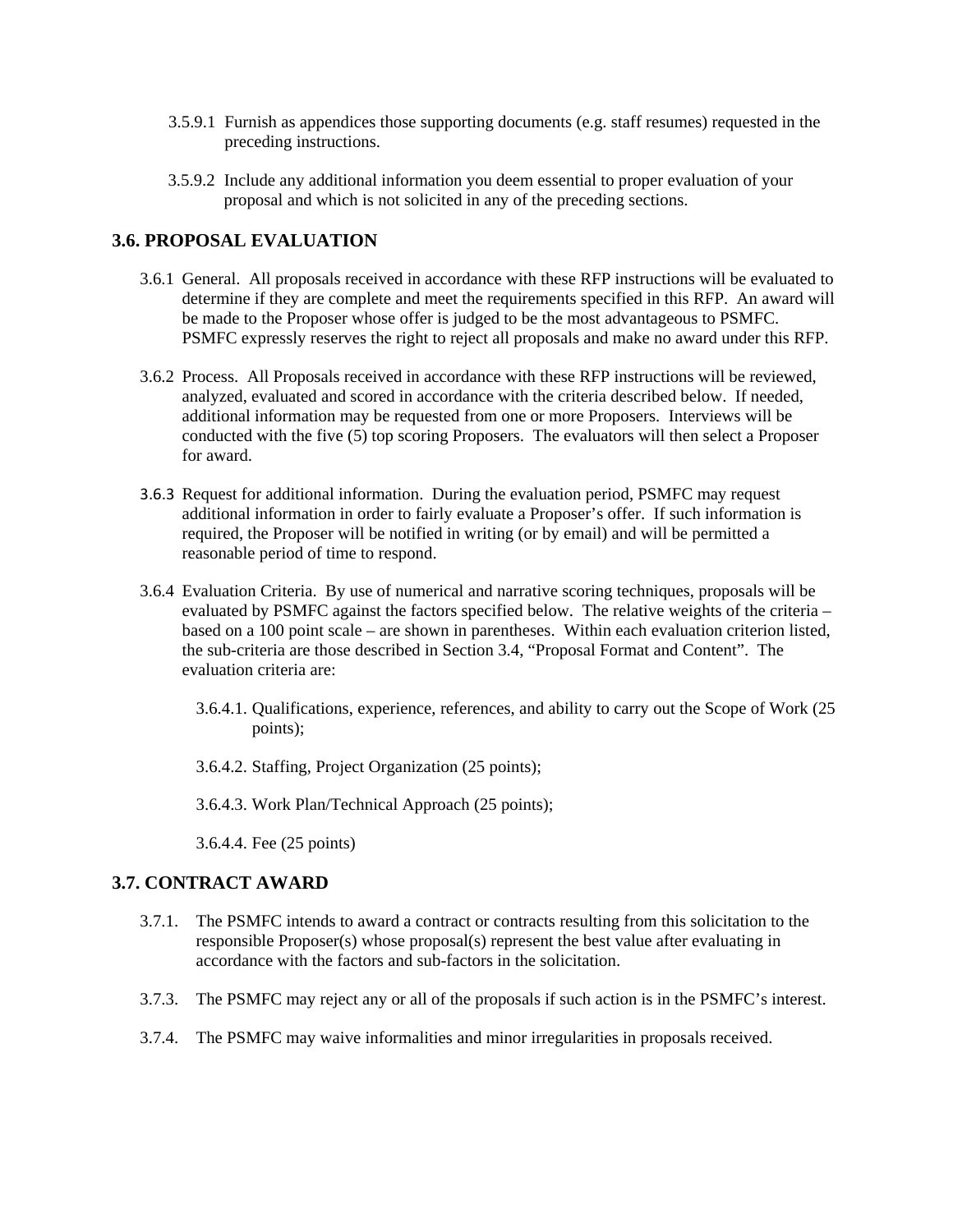- <span id="page-12-0"></span>3.7.6. The PSMFC reserves the right to make an award on any item for a quantity less than a quantity offered, at the unit cost or price offered, unless the offer specifies otherwise in the proposal.
- 3.7.7. The PSMFC reserves the right to make multiple awards if, after considering the additional administrative cost, it is in the PSMFC's best interest to do so.
- 3.7.8. Exchanges with proposer's after receipt of a proposal do not constitute a rejection or counteroffer by the PSMFC.
- 3.7.9. The PSMFC may determine that a proposal is unacceptable if the prices proposed are materially unbalanced between line items or subline items. Unbalanced prices exists when, despite an acceptable total evaluated price, the price of one or more contract line items is significantly overstated or understated as indicated by the application of cost or price analysis techniques. A proposal may be rejected if the PSMFC Fiscal Manager determines that the lack of balances poses an unacceptable risk to the PSMFC.
- 3.7.10. If a cost realism analysis is performed, cost realism may be considered by the source selection authority in evaluating performance or schedule risk.
- 3.7.12. The PSMFC may disclose the following information in post award debriefings to other proposers:
	- 3.7.12.1. The overall evaluated cost of price and technical rating of the successful proposer;
	- 3.7.12.2. The overall ranking of all proposers, when any ranking was developed by the agency during source selection; and
	- 3.7.13.3. A summary of the rationale for award.

#### **3.8. SPECIAL CONTRACT AWARD REQUIREMENTS**

3.8.1. Conflict of Interest

 The Proposer warrants that, to the best of the Proposer's knowledge and belief, there are no relevant facts or circumstances which could give rise to an organizational conflict of interest, as defined in FAR Subpart 9.5, or that the Proposer has disclosed all such relevant information.

 The Proposer agrees that if an actual or potential organizational conflict of interest is discovered after award, the Proposer will make full disclosure in writing to the PSMFC Fiscal Manager. This disclosure shall include a description of actions that the Proposer has taken or proposes to take, after consultation with the PSMFC Fiscal Manager, to avoid, mitigate, or neutralize the actual or potential conflict.

 Remedies – The PSMFC Fiscal Manager may terminate the contract for convenience, in whole or in part, if it deems such termination necessary to avoid an organizational conflict of interest. If the Proposer was aware of a potential organizational conflict of interest prior to award or discovered an actual or potential conflict after award and did not disclose or misrepresented relevant information to the PSMFC Fiscal Manager, PSMFC may terminate the contract for default, debar the Proposer from PSMFC contracting, or pursue such other remedies as may be permitted by law.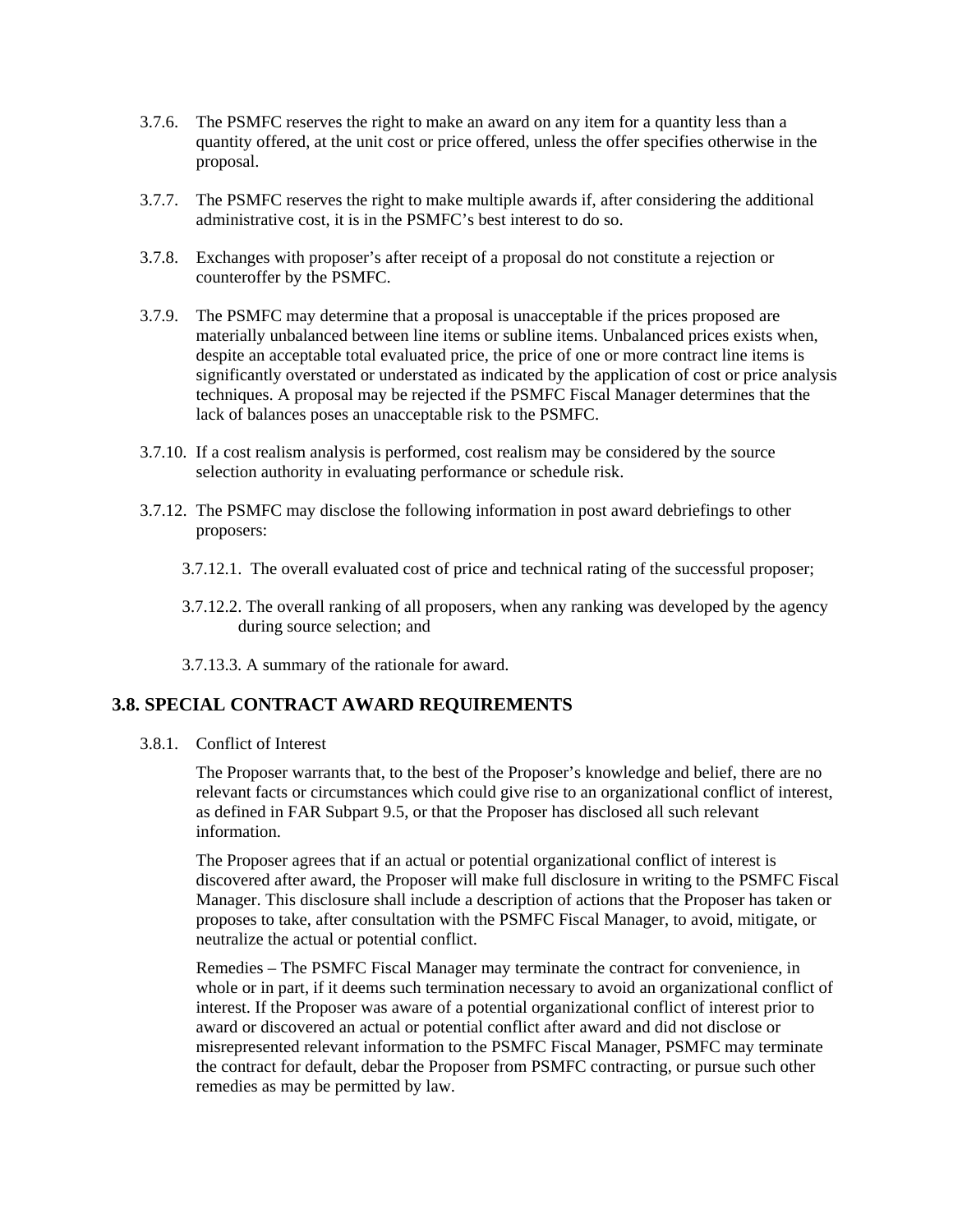The Proposer further agrees to insert provisions that shall conform substantially to the language of this clause, including this paragraph, in any subcontract, personnel agreement, or consultant agreement hereunder.

3.8.2. Indemnification

 Contractor shall indemnify and hold harmless PSMFC and its officers, agents, employees, boards and commissions, against any and all loss, damages, liability, claims, suits, costs and expense whatsoever, including reasonable attorneys fees, regardless of the merits or outcome of any such claim or suit arising from or in any manner connected to Proposer's negligent performance of services provided or work conducted as a result of this RFP.

#### 3.8.3. Insurance

 Minimum Coverages Required. The Contractor selected for this project will be required to present evidence to show, at a minimum, the amounts of insurance coverage indicated below. Contractor is also responsible for its Subcontractors maintaining sufficient limits of the same coverage required by Contractor and the Contractor is responsible for collecting Certificates of subcontractors, as per below:

- Workers' Compensation and Employer's Liability –All employers, including Contractor, that employ subject workers who work under this contract shall comply with State Worker's Compensation laws applicable to the State where the work is performed. Contractor shall ensure that each of its sub-contractors complies with these requirements.
- Contractor shall obtain, at Contractor's expense, and keep in effect during the term of this Contract, Professional Liability Insurance covering any damages caused by an error, omission or any negligent acts of the Contractor, its sub-contractors, agents, officers, or employees' performance under this Contract. Combined single limit per occurrence shall not be less than \$500,000. Annual aggregate limit shall not be less than \$1,000,000.
- Contractor shall obtain, at Contractor's expense, and keep in effect during the term of this Contract, Commercial Business Automobile Liability Insurance covering all owned, non-owned, or hired vehicles. This coverage may be written in combination with the Commercial General Liability Insurance (with separate limits). Combined single limit per occurrence shall not be less than \$ 500,000. Use of personal automobile insurance instead of commercial business automobile insurance may be substituted for sole proprietorships. Note: The sole proprietor must either carry a Business Use Endorsement or insure that business use is covered under their personal auto policy.

*Subrogation Waiver Provision*. Contractor agrees that in the event of loss due to any of the perils for which Contractor is required to provide or perils insured under State Act Workers' Compensation or Commercial Business Automobile Liability Insurance, Contractor shall look solely to its insurance for recovery. Contractor shall hereby grant to PSMFC, its officers, agents, employees, boards, commissions, on behalf of any insurer providing Business Auto Liability, State Act Workers' Compensation, or equivalent Policy coverage to either Contractor of PSMFC with respects to the services of Contractor herein, a waiver of any right to subrogate which any such insurer of said contractor may acquire against PSMFC, its officers, agents, employees, boards, and commissions by virtue of the payment of any loss under such insurances.

*Evidence of Insurance Provision*. Before the final execution of this contract, Contractor and any Subcontractors shall produce a standard Accord form Certificates of Insurance with Insurance Carriers acceptable to the PSMFC, evidencing all required insurances.